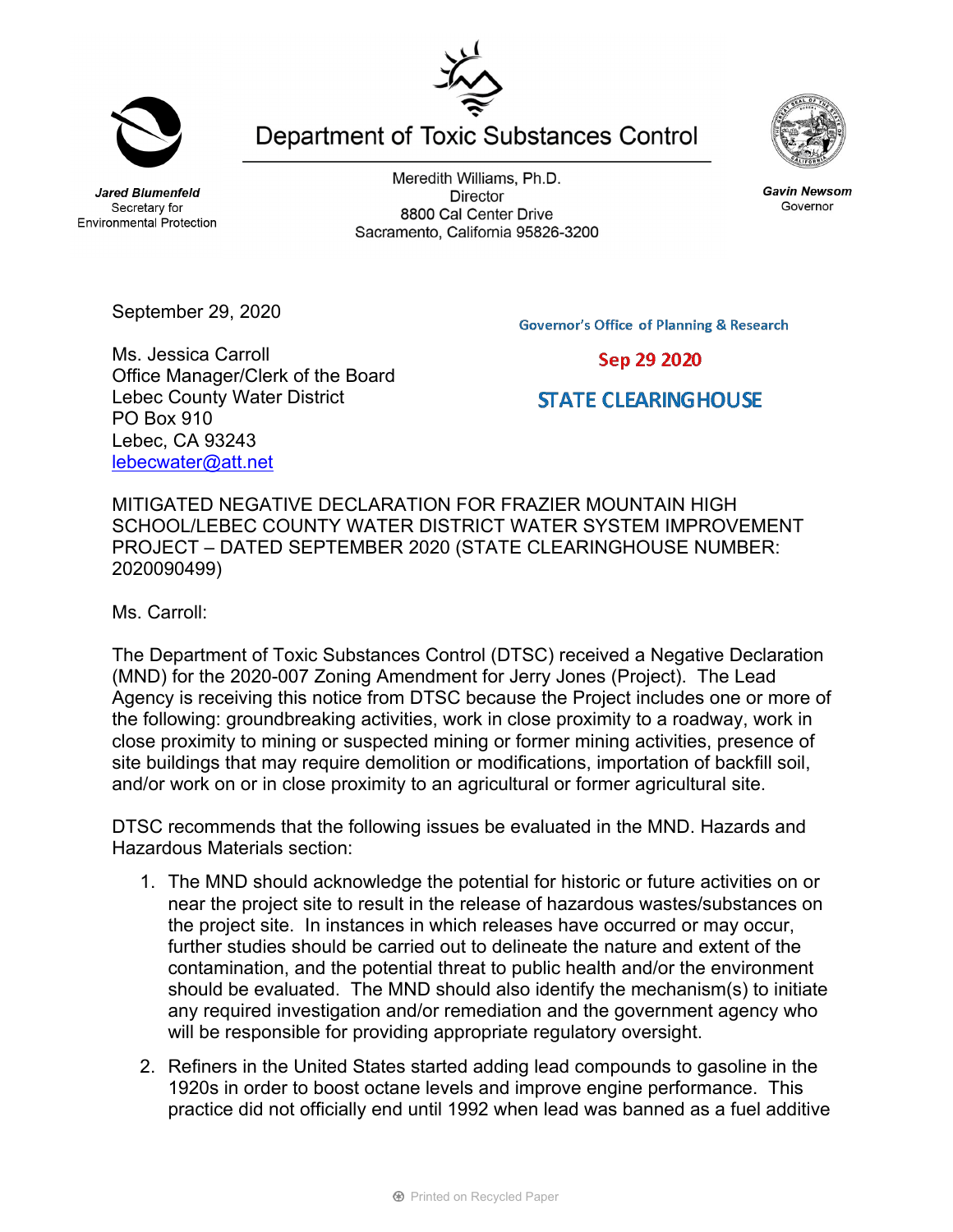in California. Tailpipe emissions from automobiles using leaded gasoline contained lead and resulted in aerially deposited lead (ADL) being deposited in and along roadways throughout the state. ADL-contaminated soils still exist along roadsides and medians and can also be found underneath some existing road surfaces due to past construction activities. Due to the potential for ADL-contaminated soil DTSC, recommends collecting soil samples for lead analysis prior to performing any intrusive activities for the project described in the MND.

- 3. If any sites within the project area or sites located within the vicinity of the project have been used or are suspected of having been used for mining activities, proper investigation for mine waste should be discussed in the MND. DTSC recommends that any project sites with current and/or former mining operations onsite or in the project site area should be evaluated for mine waste according to DTSC's 1998 Abandoned Mine Land Mines Preliminary Assessment Handbook (https://dtsc.ca.gov/wp-content/uploads/sites/31/2018/11/aml\_handbook.pdf).
- 4. If buildings or other structures are to be demolished on any project sites included in the proposed project, surveys should be conducted for the presence of lead-based paints or products, mercury, asbestos containing materials, and polychlorinated biphenyl caulk. Removal, demolition and disposal of any of the above-mentioned chemicals should be conducted in compliance with California environmental regulations and policies. In addition, sampling near current and/or former buildings should be conducted in accordance with DTSC's 2006 *Interim Guidance Evaluation of School Sites with Potential Contamination from Lead Based Paint, Termiticides, and Electrical Transformers*  (https://dtsc.ca.gov/wpcontent/uploads/sites/31/2018/09/Guidance\_Lead\_ Contamination\_050118.pdf).
- 5. If any projects initiated as part of the proposed project require the importation of soil to backfill any excavated areas, proper sampling should be conducted to ensure that the imported soil is free of contamination. DTSC recommends the imported materials be characterized according to *DTSC's 2001 Information Advisory Clean Imported Fill Material* (https://dtsc.ca.gov/wpcontent/uploads/sites/31/2018/09/SMP\_FS\_Cleanfill-Schools.pdf).
- 6. If any sites included as part of the proposed project have been used for agricultural, weed abatement or related activities, proper investigation for organochlorinated pesticides should be discussed in the MND. DTSC recommends the current and former agricultural lands be evaluated in accordance with DTSC's 2008 *Interim Guidance for Sampling Agricultural Properties (Third Revision)* (https://dtsc.ca.gov/wpcontent/uploads/sites/31/2018/09/Ag-Guidance-Rev-3-August-7-2008-2.pdf).

DTSC appreciates the opportunity to comment on the MND. Should you need any assistance with an environmental investigation, please submit a request for Lead